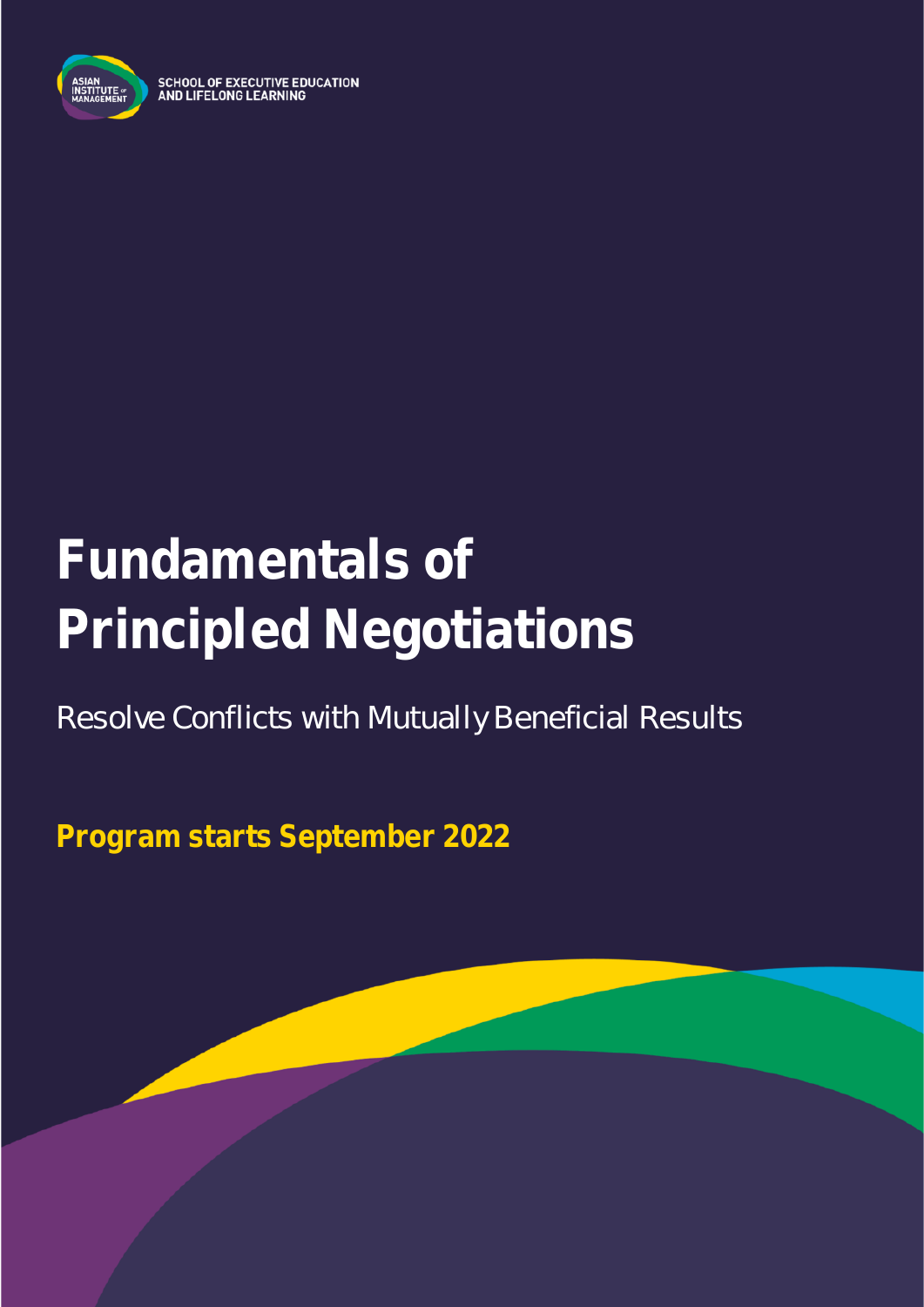## **Fundamentals of Principled Negotiations**

Resolve Conflicts with Mutually Beneficial Results

Principled Negotiation focuses on managing and resolving conflicts with mutually beneficial results. The Fundamentals of Principled Negotiations Online Program introduces participants to the process of Principled Negotiation, which can offer a better way of reaching good agreements. This process can be used in everyday bargaining situations and conflict management, may it be inside the organization, outside the company, or even in family and social gatherings.

The Fundamentals of Principled Negotiations Online Program is a custom workshop built upon the Principled Negotiation approach by the Program on Negotiation (PON) at Harvard University. The Program on Negotiation (PON) is a university consortium dedicated to developing the theory and practice of principled negotiation and dispute resolution. Founded in 1983 as a special research project at Harvard Law School, PON includes faculty, students, and staff from Harvard University, Massachusetts Institute of Technology and Tufts University.

#### **PROGRAM OBJECTIVES**

By attending the program, participants will be able to:

- Develop a systematic framework to manage the negotiation process
- Be conscious of personal negotiating styles and preferences
- Define and understand interests of all parties
- Apply the principled approach to effectively deal with difficult negotiators
- Learn how create and maximize value
- Strengthen relationships by apportioning value fairly

#### **WHAT YOU WILL LEARN**

- Principled Negotiation Framework
- Dealing with Difficult Negotiators
- Essential Preparations for Negotiation
- Multi-Party Multi-Issue Negotiations
- How to Play the Game Well

#### **KEY BENEFITS**

The Principled Negotiation process can be used in essentially any type of conflict, and involves the following pillars:

- Separate the People from the Problem
- Focus on Interests not Positions
- Invent Options for Mutual Gain
- Insist on Using Objective Criteria
- Develop a Best Alternative

#### **WHO SHOULD ATTEND**

The program is suitable for participants who will imbue and apply principled negotiation frameworks and techniques into everyday bargaining situations, both inside the organization (with colleagues, subordinates and superiors) and outside the company (with suppliers, distributors, partners, customers and stakeholders), and in family or social settings.

### **OVERVIEW PROGRAM SCHEDULE**

Sept 5, 8, 12, 15, 19, 2022 Mon and Thurs (PM) 1:30 AM to 5:00 PM (GMT+08) on all dates

#### **PROGRAM FORMAT**

Delivered online via live virtual interactive sessions in Zoom

#### **PROGRAM FEE**

PHP 25,000.00 or USD 500.00 \*Based on USD 1 = PHP 50. The prevailing exchange rate at the date of payment may apply.

**YOUR PROGRAM FACULTY**



**Jose Adolfo M. Mariquit** Adjunct Faculty Asian Institute of Management

To find out how you can participate, contact us at **SEELL@aim.edu** or visit<https://go.aim.edu/seellinquiries>

Download our latest program calendar at <https://go.aim.edu/seellprogramcalendar>



#### **FOR INQUIRIES:**

School of Executive Education and Lifelong Learning, Asian Institute of Management Eugenio Lopez Foundation Building, Joseph R. McMicking Campus 123 Paseo de Roxas, Makati City Philippines 1229 [SEELL@aim.edu](mailto:SEELL@aim.edu) | +632 8892 4011 | www.aim.edu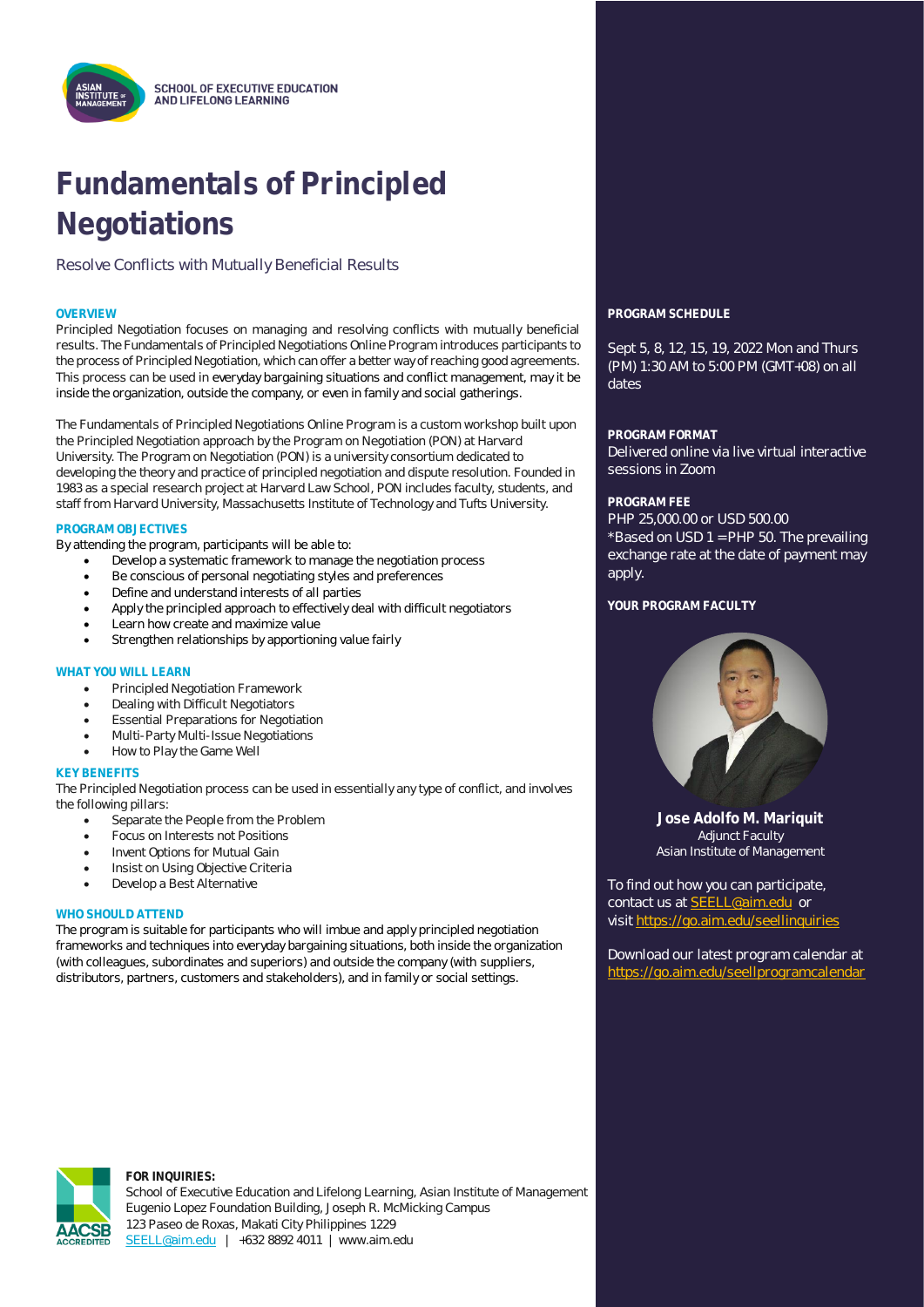

### **Your Program Faculty**



**Jose Adolfo M. Mariquit** Adjunct Faculty Asian Institute of Management

Jam Mariquit has been working in the field of competitive intelligence (CI) for over 23 years, including three years in military intelligence. A pioneer of CI around the Asia Pacific region, he established the first CI knowledge process outsourcing (KPO) company in the Philippines in 2002 and has been involved in over a thousand intelligence projects worldwide. He has served global multinational companies by supplying them with critical market, Industry, company, and competitive intelligence in support of business plans, expansion programs, market entry, mergers and acquisitions, and strategy development. He has worked in Hong Kong, Singapore, Jakarta, Boston, and New York. He has also trained over 10,000 Asian executives and managers in the art and science of CI. He is an expert in strategy, intelligence, scenarios, wargames, and business consulting.



**FOR INQUIRIES:** School of Executive Education and Lifelong Learning, Asian Institute of Management Eugenio Lopez Foundation Building, Joseph R. McMicking Campus 123 Paseo de Roxas, Makati City Philippines 1229 [SEELL@aim.edu](mailto:SEELL@aim.edu) | +632 8892 4011 | www.aim.edu